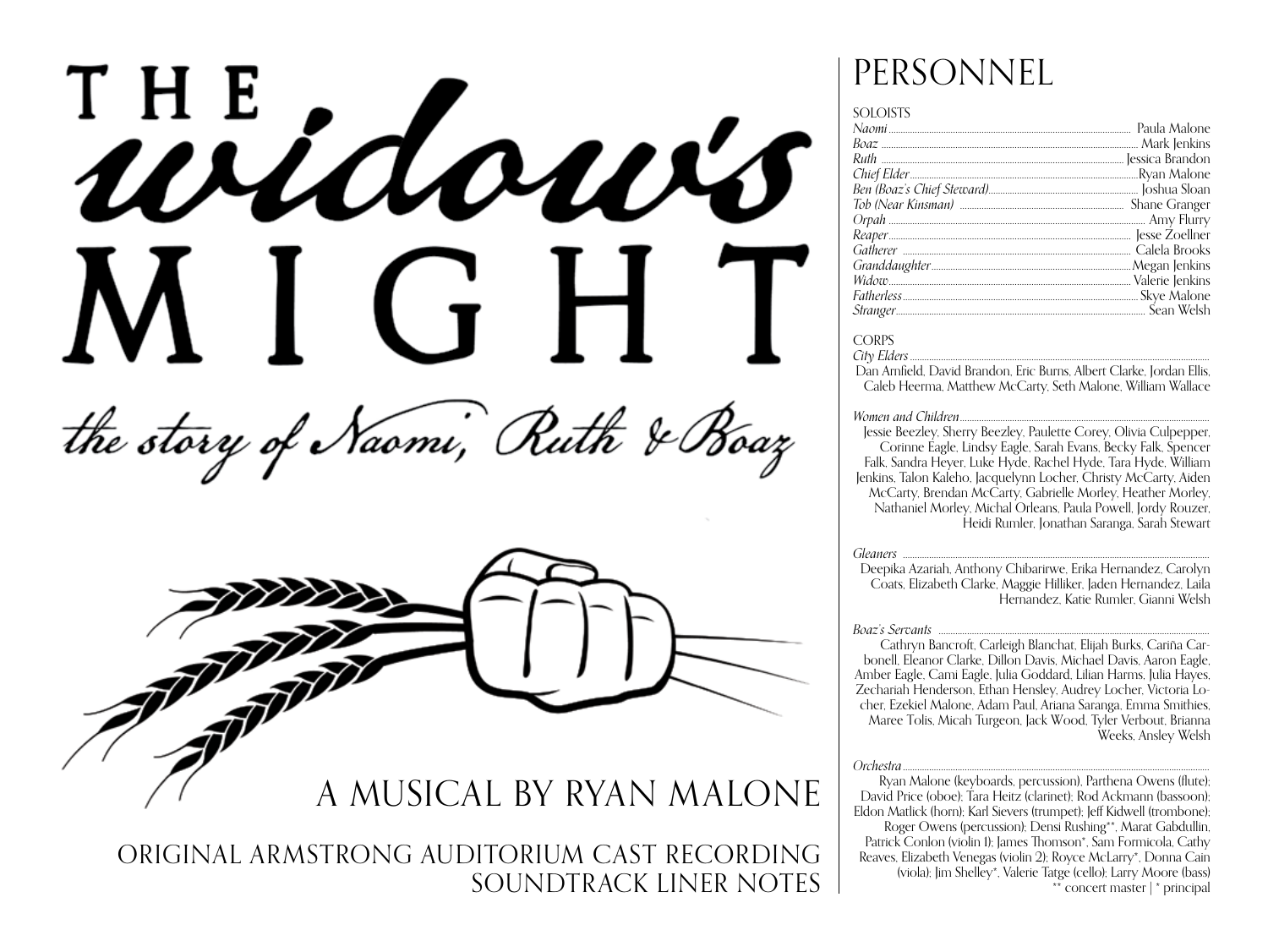# LIBRETTO ACT ONE

1. OVERTURE / WIDOW'S LAMENT

(Naomi): Two souls become one flesh,  $(Ruth)$ : A husband and a wife (Orpah): They share each breath of air; (Naomi/Ruth): They form a single life. (Orpah): The moments of each day, (Ruth): Emotions one might feel, (Naomi): Till shared with the other, They never seem as real.

(Ruth): So when death arrives for one, (Orpah):It forces half to leave; (Naomi): And there are times it seems Impossible simply to breathe!

# REFRAIN

(All Three): The times of lamenting, Of grief unrelenting, Are seasons of anguish and woe. The cold nights, the long days The hours I am always Surrounded, yet always alone.

(Ruth): One image sparks a thought A memory is inflamed; (Orpah): One scent transports me back, The sorrow is reclaimed. (Naomi): It happened long ago, For me the years are ten.

(All Three): But there are days it seems I lose him all over again!

# REFRAIN

(Orpah): Stay busy so time will pass (Ruth/Orpah): Till sleep comes, (Ruth): but then alas In darkness a sharp sorrow stirs. (Naomi): Profound pain prohibits me From closing this elegy (All Three): There simply are no more words!

# 2. RETURN

(Naomi): I hear God ends the drought in my homeland, And gives it the bread that it yearns. The curses of famine are finished, His blessings have been reconfirmed. To Judah the Lord returns. The Lord returns.

The soil of my soul has been arid The leaves of my life have been burned. So where the Lord goes I must follow, My faith must be now reaffirmed. To Judah I now return I now return.

May God show you favor and kindness, And give you the rest you have earned, Rewarding you both with redemption, For all of your care and concern. To each of your homes return. Now go, return.

(Ruth/Orpah): We will return, not to our people, But we will return with you.

We will return, unto your people. So life can start anew.

By leaving you alone, Our living would be hollow, Our hearts have not returned How could our footsteps follow?

(Orpah): To lessen our bereavement, (Ruth): The grief we have confronted, (Ruth/Orpah): Rebirth is not just welcome, This change of scene is wanted.

And if there is a place, With good people just like you, Then we firmly grasp your garment, For we want to live there too.

## (Naomi):

Return to your people, my daughters, Where married life might yet resume; But why stay with me for this custom? Are there any more sons in my womb?

For I am too old to remarry Yet even if I did tonight, And by some miraculous wonder Two boys from this void were supplied. Would you remain alone, Those years till they were grown? Return to your people, my daughters. Return to your families and homes.

Concerning the future in Judah, I can promise no easy life there The hand of the Lord is against me My life is too bitter to share.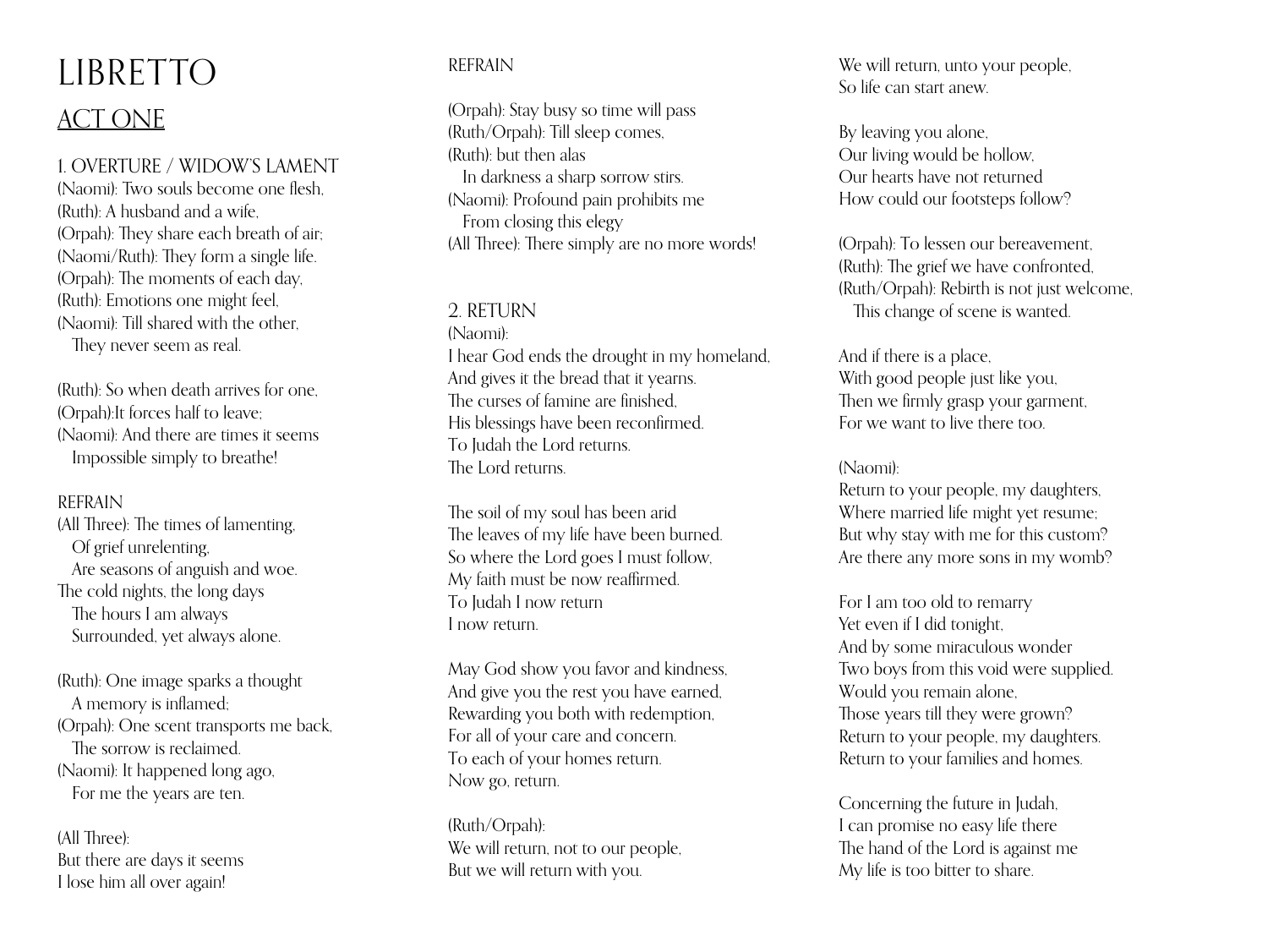Return to your people, my daughters. Return and avoid my despair.

(Orpah): On the bank of this river, At this mark of division, I now stand at this crossing, On the brink of decision.

When life presents two choices. And neither is appealing, Both options being certain To end familiar feelings, The comfort of the moment, The present situation, No longer can be guarded By further hesitation.

Do I return with her? Do I return back home? Do we cross together? Do I return alone?

Not knowing what awaits me, The burden and dishonor, When weighing all these factors, The pull of home is stronger. Though separation grieves me, These future doubts bewilder: When pondering both options, I choose the more familiar.

I cannot return with you, So I return back home; I cannot cross this river, So I return alone.

(Naomi): See Orpah goes back to her people, The gods and the ways she first knew; Accompany her in this journey, The destiny she shares with you. Your sister-in-law returns, With her return.

# 3. RUTH'S PLEDGE

(Ruth): Where you go I will go, Where you lodge I will lodge; Your people are my people; Your God is my God. Where you die I will die, Where your bones come to lie There my bones shall be buried, So we are forever nigh.

Do not persuade me to leave, There is no more you can say. I am determined to go; Nothing can stand in my way. This is my course, My path and my track, I put my hand to this plow, And will never look back!

May God render judgment severe, No punishment would be unfair, If anything other than death Would sever the bond that we share. He is my Lord, And you are my kin; I know by clinging to you, I am clinging to Him!

4. WAVING THE BARLE Y (Dance)

# 5. COUNTING ON THE HARVEST

(Granddaughter): There is rhythm in our lives (Chief Elder): And a rhythm in the soil (Townspeople): It's the meter and the beat We are counting while we toil (Ben): Six days we give to labor The seventh day we rest (Boaz's Servants): Six years we work the farmland The seventh is our test. (Elders): Then after seven sevens, When counting in the spring, (Granddaughter): We celebrate the harvest, (Chief Elder): The firstfruits it will bring. (Elders): And after seven sevens When counting by the years (Chief Elder): We hail the jubilee (Gleaners): When every debt is cleared.

#### REFRAIN

 $(A||)$ :

We are counting on the harvest; We are counting on these weeks; We are counting on the heavens. And the labor heaven seeks. We are counting on these efforts; We are counting on the Earth; We are counting on these first fruits, And the measure of their worth.

### (Boaz's Servants):

As harvest time commences, We wait upon the Lord. To grant us great abundance, And bestow a rich reward.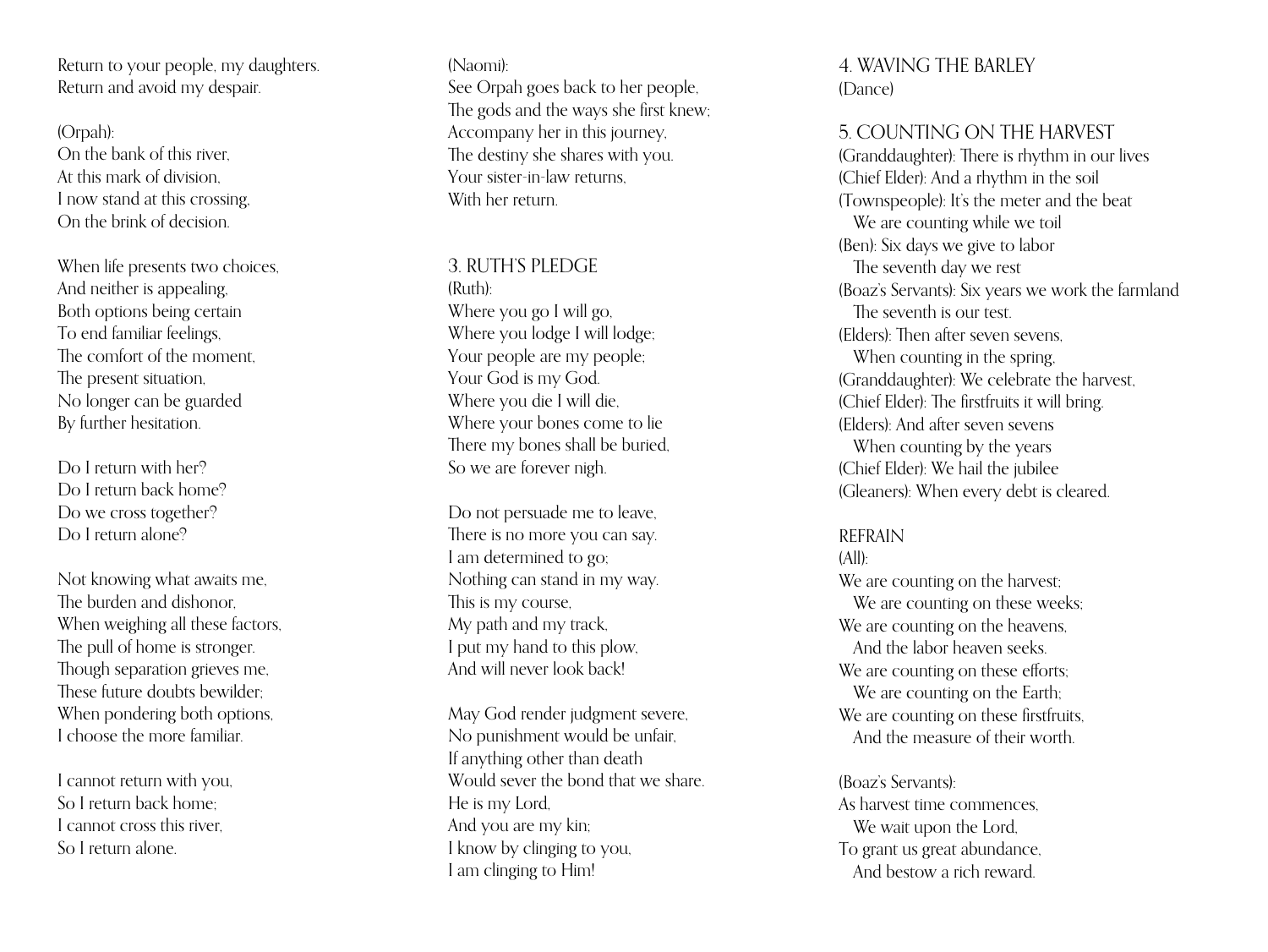(Ben): We each go to our gardens, And hope our prayers take root; (Tob): For fifty days of plenty (All): And seven weeks of fruit.

(Gleaners): We have no place to gather. No field to call our own; We hope to glean in pastures, Where mercy will be shown. (Fatherless): As fatherless, (Widow): as widows, (Stranger): As strangers and as poor, (All Three): We pray our God will guide us (Gleaners): Where portions will be sure.

## REFRAIN

(Chief Elder/Granddaughter): It's the rhythm of our lives, (Ben): With each measure and amount (All): So on this blessed harvest we count!

# 6. BITTERNESS

(Granddaughter): Grandfather, grandfather, Who are these two visitors<sup>9</sup> Are they strangers who came here to rest? (Chief Elder): My darling granddaughter, Yes, one is a stranger, But the other might not be a guest. Naomi? Naomi? Could this be Naomi? Just over a decade has passed. The seasons have weathered This lady once treasured,

Whose family's wealth was once vast. She left here before you were born, But comes back so weary and worn.

On behalf of our town's dwellers And as Bethlehem's Chief Elder I welcome you back to your home.

(Townspeople): Naomi? Naomi? Could this be Naomi? And why does she no longer roam?

(Widow): Do you remember my daughter? From the day of your departure? The infant that you held and kissed. (Fatherless): I'm now eleven years old! (Naomi): And too big to hold! (Widow): There are so many things you have missed.

(Naomi): But where is her father? (Widow): Naomi, we suffered His loss many winters ago. So this is our lot, In this we are taught, To bear every burden and woe.

(Tob): Naomi, what pity Your land in this city Decayed after all of this time. Now, one could nullify it, If you would let him buy it, Since to poverty you are resigned. You have no provider, Just a paltry outsider; What can your companion provide?

(Townspeople): Naomi, Naomi.

O tell us Naomi, Who is this young woman you guide?

(Naomi): My daughter in law, my compassionate friend, Is just what her name … (Ruth [to Gleaner]): Ruth … describes; But mine, meaning pleasant, must no more be said; This meaning no longer applies. Since bitterness chastens me all the day long, Call me Mara from this moment on.

The first desert spring approached by our fathers Was given this name for cursed was the water. The Lord gave my life identical flavor; Now I find myself removed from His favor And bitter My life has become so bitter; Like grass I am withered And bitter

Afflicted and plagued, so feeble and humbled, My soul was consumed, to ashes it crumbled. I went away full, God brought me back empty; Once blessed of the Lord, He now is against me So bitterly The Almighty has dealt with me bitterly The Almighty afflicted me bitterly.

My mourning from morning through night Continues through uncounted years, So faint from my sighing, So weary of crying, My vision is clouded by tears.

I feel in my bones the pierce of God's arrow;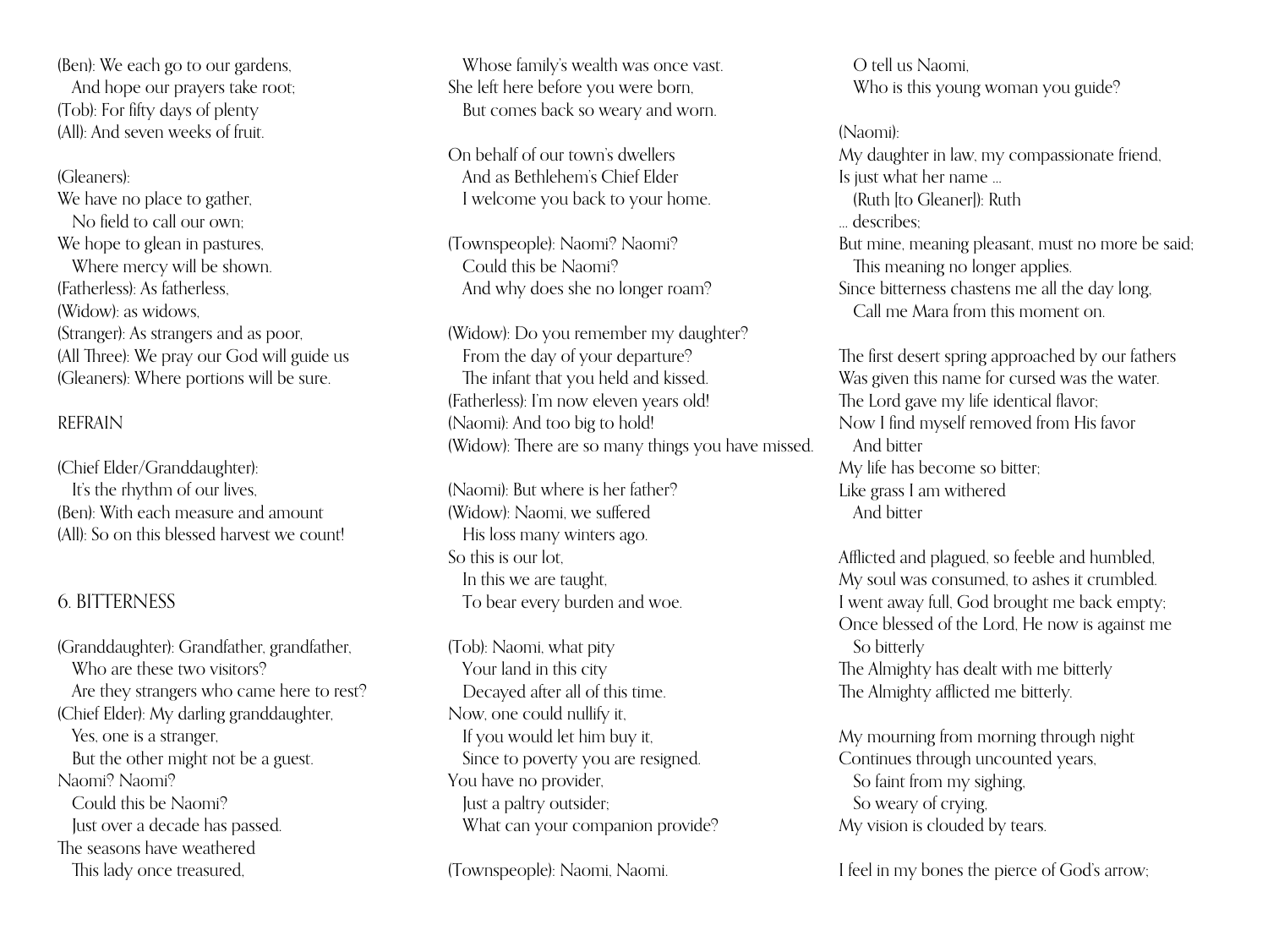The poison thereof consumes all the marrow. A mother and wife, now widowed and barren; Surrounded and rich, now lonely despair and Such bitterness Like owls of the wilderness **Bitterness** No sign of deliverance, Just bitterness.

7. LET ME GLEAN

(Ruth): Do not refuse my comfort, For you are not alone, Now let me glean in pastures, Where mercy will be shown. The fatherless and widows, God promised to relieve, Now let me claim the blessings The diligent receive.

(Naomi): How could I persuade otherwise, There is no more I can say. You are determined to go; Nothing can stand in your way. If you do not fear To humble yourself And work along with the poor, Then my daughter, yes, go and excel!

8. MORNING HARVEST (Dance)

9. THE BLESSING OF BOAZ (Boaz's Servants): Blessed be our Lord, Creator of all things

He makes each mountain glad, And every valley sings! By opening His hand, Each soul is satisfied. Abundance fills our fields, With fruits on every side.

(Boaz): Servants of my house, You have earned my deep respect: The Lord be with you all, And bless what you collect!

(Boaz's Servants): Blessed be our chief, The owner of this field! God bless you in return, And give you fruitful yield!

(Reaper Soloist): We praise our loving lord, By lifting up our voice. (Gatherer Soloist): When righteous masters rule (Both): The servants all rejoice. (All): The servants all rejoice!

(Boaz): Credit goes to God And to my right-hand man, A servant wise and faithful, Obey what he commands.

(Tob): I need all this grain, The drought has set me back. Do you believe you are The only ones who lack? You scum have gleaned enough! I have no more to spare; My property ends here; Find plenty over there!

(Ben): Here we keep the law, And reap not all the sheaves; (Reaper Soloist): And you all are welcome to Whatever reapers leave. (Ben): Each gatherer collects, But cannot gather all; (Gatherer Soloist): So you are welcome to What residue may fall.

(Reapers): We have reaped, But not the corners; (Gatherers): We have gathered, But left what fell; (Boaz's Servants/Gleaners): God will bless The thoughtful farmers. (Fatherless): And in plenty they will dwell. (Boaz's Servants/Gleaners): Yes, in plenty they will dwell.

## (Ben):

Heed my warning, neighbor, For are you not aware, This law would bring you blessings? For it is just and fair. And since this law is godly, It's not some great expense; But rather simply proper business sense. If one provides to those in need Unto the Lord he lends; And that which he has given Will God pay him again. The one who freely gives gains even more While greedy men with poverty are cursed.

(Reaper Soloist): The generous are prosperous, (Gatherer Soloist): No fortune finds the covetous, (Both): But those who water others never thirst.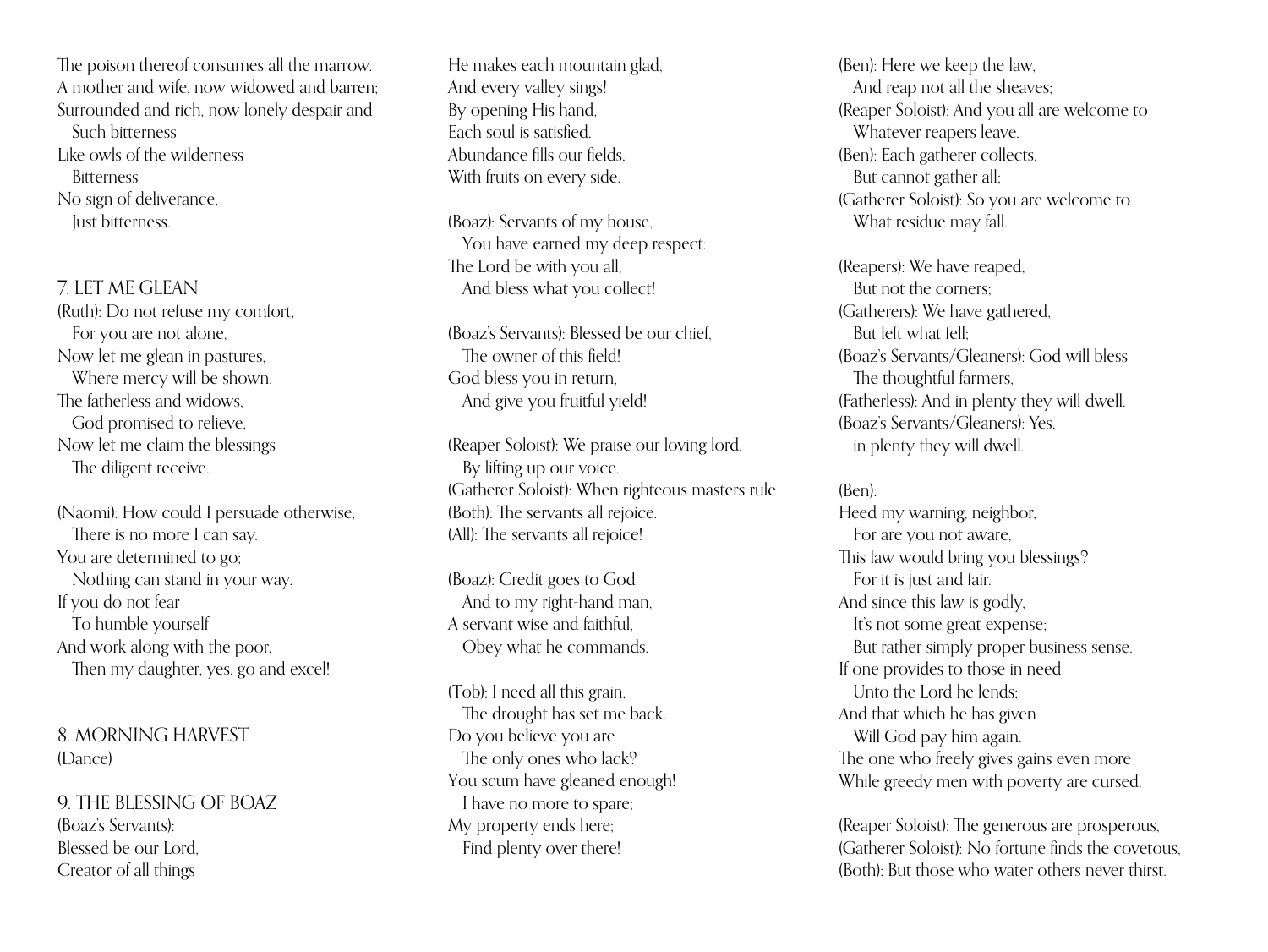(Gleaners): For this we thank you! How we have gleaned! God bless your hands! We pray we find this Related kindness In other fields as well, Yes, in other fields as well!

(Boaz): We treat everyone with honor, No matter what their station! For we were all once slaves, Within a hostile nation.

# 10. A VIRTUOUS WOMAN

(Boaz): This gleaner works persistently And nothing distracts; Undeterred by ridicule, Impressively she acts. In this town, I recognize Each face that I see, But this maiden's I do not know. Who is she<sup>9</sup>

#### (Ben):

When the famine came upon us, How Bethlehem did grieve, And the pressure on the wealthy Caused some of them to leave: Elimelech and Naomi, With two sons in their care Went beyond the Jordan River For ten years settled there.

When Naomi's husband perished, Her sons took two wives,

But these men would leave two widows When God took their lives. So Naomi left for Judah, Where blessings had returned, Though she came back nearly empty, New loyalty she earned, Beyond the price of jewels renowned, A virtuous woman she had found.

Strength and honor are her clothing, Her garment and attire, Though uncertain is tomorrow, She greets it with a smile. On the other side of Jordan, Her future was unclear But she held fast to Naomi To start a new life here. Beyond the price of jewels renowned, A virtuous woman we have found.

She eats not the bread of idleness, Providing for her own, Here this diligence is evident, Her industry is shown. Since she came to me this morning, What effort she exerts: In the service of another, Incessantly she works. Beyond the price of jewels renowned, A virtuous woman we have found.

How she girds her loins with power, And makes her shoulders strong. From her mouth proceeds great wisdom, With kindness in her tongue. She relies not on her beauty But fears the God of truth.

Now you know this widow's story: This lady's name is Ruth. Beyond the price of jewels renowned, A virtuous woman we have found.

#### 11. A FULL REWARD

(Boaz): Listen carefully virtuous daughter, To no other man's farm shall you go. Follow my maidens, To the fields they are taken, And glean where my finest wheat grows.

(Ruth): What profit do I bring to you That you have recognized? How has a widowed stranger Found favor in your eyes?

#### (Boaz):

Since the death of your husband, I've heard Of the love to my kindred you've shown. Leaving your father, And the land of your mother, To come to a city unknown.

If one provides to those in need Unto the Lord she lends; And that which she has given Will God pay her again.

As a young bird leaves its dwelling And to its mother clings. You seek refuge in God's feathers And hope beneath His wings. May this favor for your labors Be given from the Lord: Protection and redemption,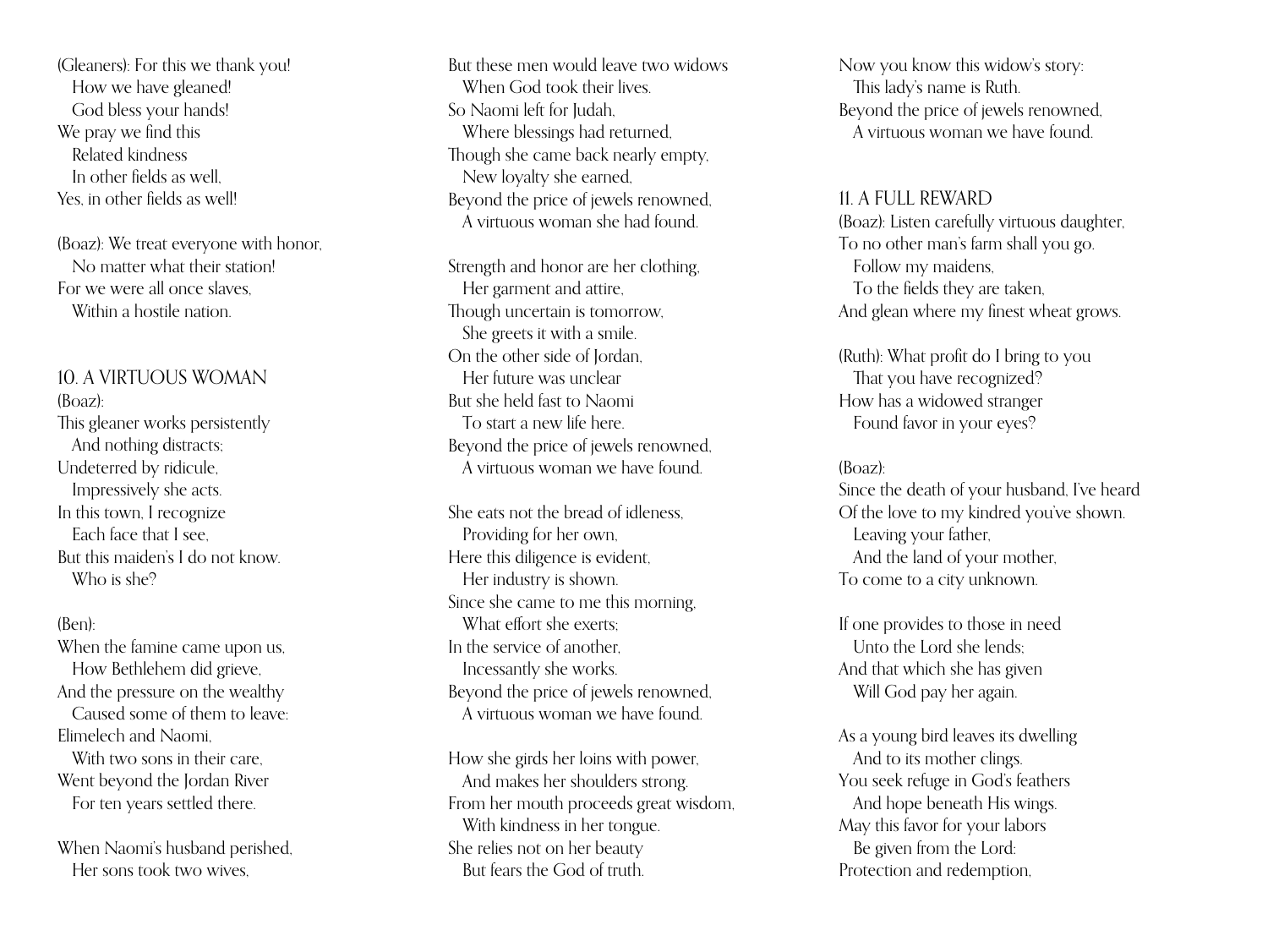# Blessed with a full reward.

You are welcome at my table, When mealtime arrives: You shall feast on all our bounty, And share in how we thrive.

(Ruth): With your favor and these blessings You comfort me, my lord Though I am not your servant What friendship you afford. You are my full reward.

(Boaz): All the fruits of your endeavors, The toil of your hands, Shall bring you joy and gladness, And your blessings will expand. May this favor for your labors Be given from the Lord: Protection and redemption, Blessed with this full reward.

Guard her like a sister, For here she shall glean on; Allow, if she is thirsty, To drink what you have drawn. And where she goes to gather, Be there among those crops, And from the sheaves let extra gleanings drop.

(Boaz/Boaz's Servants): If one provides to those in need Unto the Lord he lends; And that which he has given Will God pay him again. The one who freely gives gains even more While greedy men with poverty are cursed. (Reaper Soloist): The generous are prosperous, (Gatherer Soloist): No fortune finds the covetous, (Ben): But those who water others never thirst. (Boaz): To her let our abundance be dispersed!

(Ruth): For this I thank you! How I have gleaned! God bless your hands! I pray I find this Related kindness All other days as well, So in plenty we will dwell!

# ACT TWO

# 12. THE WAY OF A MAN WITH A MAID

(Naomi): Like ships of the merchants my daughter returns Now bringing her food from afar. Ten omers of grain? (Ruth): And some food that remained From a feast in which I took part.

(Naomi): What fruitful abundance your host supplied! Assuredly God intervened! So please tell me who Took interest in you, And where was this field you gleaned?

(Ruth): I followed the Gleaners to pastures of Tob, But Tob would not suffer us there; It seemed then by chance That we would advance To fields with more excess to spare! But here I was hassled by some of the men.

To them I was some sort of game. But all that would fade When one came to my aid: Boaz is his name.

(Naomi): This master is well-known! A noble in our tribe. The son of Lady Rahab, Who sheltered Joshua's spies. This man is blessed of Heaven For laws that he obeys To both the dead and living Such kindness he displays.

(Ruth): The master insisted I stay for a meal And at his own table I dined, To keep me from harm, He promised his farm Would always have plenty to find.

(Naomi): These things do not just happen: By chance no sparrow falls, God sent you to my kinsman, This must fulfill some cause. Until the harvest closes, Beside his servants stay, There persevere and gather The profit of each day.

Like ships of the merchants the woman went out, Returning with food from afar. And while in that field One unforeseen yield Was earning the master's regard.

She faithfully worked by his maidens each day Until the spring harvest would end.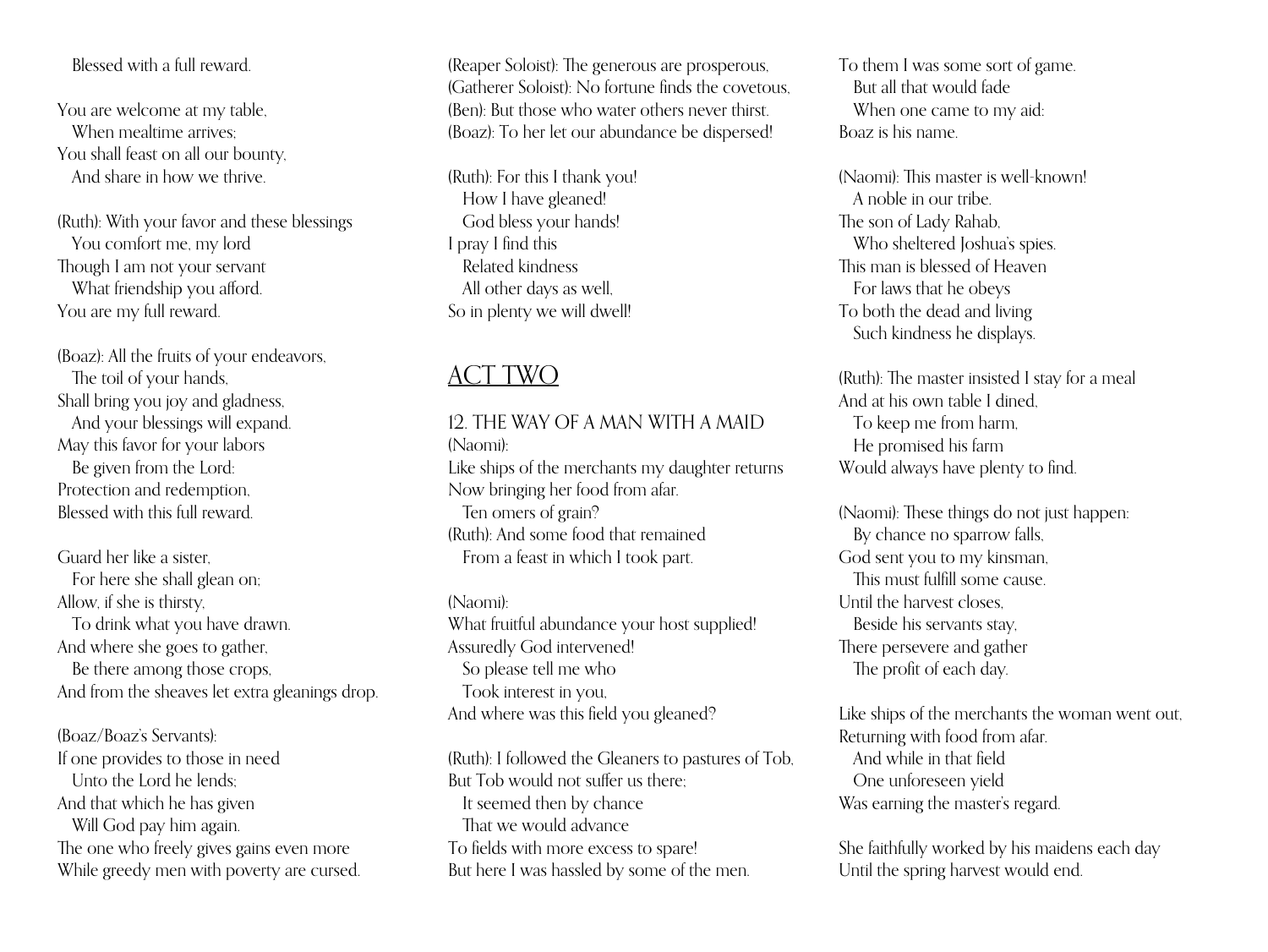And what she would glean As soon would be seen Was a hero, protector, and friend.

#### REFRAIN

It is one of our lives' most breathtaking scenes, Of four great and marvelous things: There's the way of the eagles on air, And how serpents on stone are conveyed There's the way of a ship on the sea, And the way of a man with a maid.

He faithfully watched if his men would obey By easing her efforts to glean And what he would earn For all his concern Was a young woman's highest esteem.

#### REFRAIN

And one small seed In arid ground, Where love was never thought to grow; From one small seed, New hope was found: Its blossoms soon began to show.

13. ALL THAT YOU SAY I WILL DO (Naomi): The day we left for Bethlehem When you held fast to me, My task would be to find you rest And grant security. This widowed man you've grown to love, His hand you may require. But numbered are the harvest's days,

The time will soon expire. Though your redemption is this kinsman's right, You must be the one to act tonight.

So wash yourself, anoint your head, And don your festive gown Then journey to his threshingfloor And wait till he lies down. Next, follow there and this, I know, Will sound quite strange to you: Unveil his feet, lie there, and he Will tell you what to do. And this peculiar custom will be blessed. This is how the Lord shall give you rest.

(Ruth): The counsel and guidance you grant, Though puzzling from my point of view, I will obey though I don't understand: And all that you say I will do.

The reason to heed and obey Might not be perceived by the eye. Just as Noah would build, With so little fulfilled We don't always need to know why.

At times we are tested and tried Not knowing what God will allow, Like Abraham's heir, Before he was spared, We don't always need to know how.

Prince Moses forsook his own land, In Egypt he dared to stand out. For he did not fear The scorn of his peers, And never submitted to doubt.

The mother of Boaz as well From Jericho's fate she was freed. For all of these just Our God earned their trust, And faith was their reason to heed.

The same faith that conquered strong nations, That raised from the dead, That thwarted the sword, Is the same faith that forms my foundation, To journey ahead To earn this reward.

# 14. WINNOWING THE BARLEY (Dance)

15. A FULL REWARD (REPRISE) (Boaz): I fell asleep all alone! So I must ask, who are you? (Ruth): Please, master, do not be startled. I am your handmaiden, Ruth.

From the refuge of a mother Young fowls will never stray, Protected by her feathers, From other birds of prey. So hide me in your garment, The shelter of your wings, The symbol of betrothal, Redemption you can bring. With the blessing of this covenant Please honor me, my lord, Protection and redemption, Bless with this full reward. You are my full reward.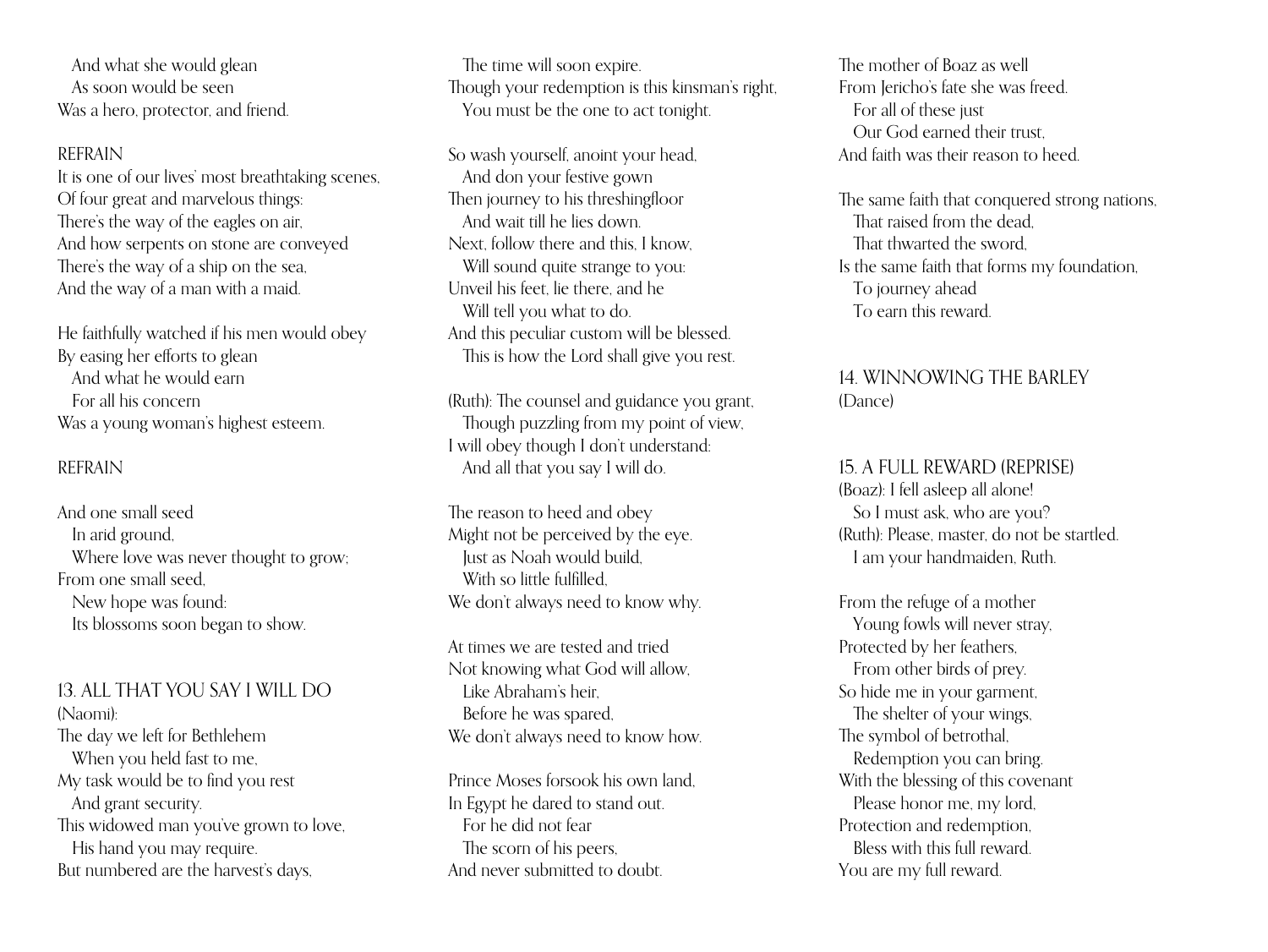(Boaz): May God bless you for all your devotion, For not following much younger men. (Ruth): Wealthy or poor, These men held no allure, (Boaz): What kindness you've shown in the end. Yes, verily I am your kinsman But there is one nearer than I. I promise to find If his claim is declined. So tarry beside me tonight. Now let your eyes close; Find peaceful repose.

# 16. YOU EXCEL THEM ALL (Boaz): You are a virtuous woman, To all this truth is known, A crown to any husband Who seeks you as his own. So I will do all in my power To rescue and redeem There is no greater honor.

No price is too extreme.

# REFRAIN

I rise to sing your praises. A blessing you are called: There are many virtuous daughters, But you! You excel them all!

Find rest beneath my garment, The shelter of my wings, Your increase I will nurture Providing all good things. With gems I will adorn you, Upon your head a crown,

Fine linen as your garment, A gold-embroidered gown; Your beauty will be your renown!

As God arrayed His nation, (What jewels He supplied!) It's the honor that a husband Bestows upon his bride:

# REFRAIN

Forsaking your forefathers, The country of your birth, You yearn to make your children The princes of the Earth! God makes your name remembered Through every coming age, Exalted by all nations, For ever to be praised.

REFRAIN

17. ENTR'ACTE (Dance)

# 18. THE MAN WILL NOT REST

(Naomi): My daughter-in-law, Is that you I see there? O where have you been, And how did you fare? (Ruth): I went as you said to your kinsman last night, But redemption is not his to grant, Though he is our brother He spoke of another Who first must be offered this chance.

He charged me to rest at his feet through the night, And he would resolve this at dawn; Before morning's first glow, Before any could know, Discreetly I would be withdrawn.

He said: "Let it not be known That a woman slumbered here, But do not go back empty, To Naomi you will appear With your shawl now filled with plenty," (Naomi): Six measures full of grain. (Ruth): He will soon go to the elders Our case he will explain.

#### (Naomi):

Now patiently wait while the matter is heard, And watch how this claim is resolved; For the man will not rest, Till your doubts are addressed, Long before the next sunset will fall.

This is one of our lives' most breathtaking scenes, Of four great and marvelous things:

(Both): There's the way of the eagles on air, And how serpents on stone are conveyed There's the way of a ship on the sea, And the way of a man with a maid.

19. EXCHANGE (Chief Elder): Elders of Bethlehem promptly draw near. Boaz has called us as witnesses here. He seeks to settle a widow's estate. Matters that always are judged at this gate.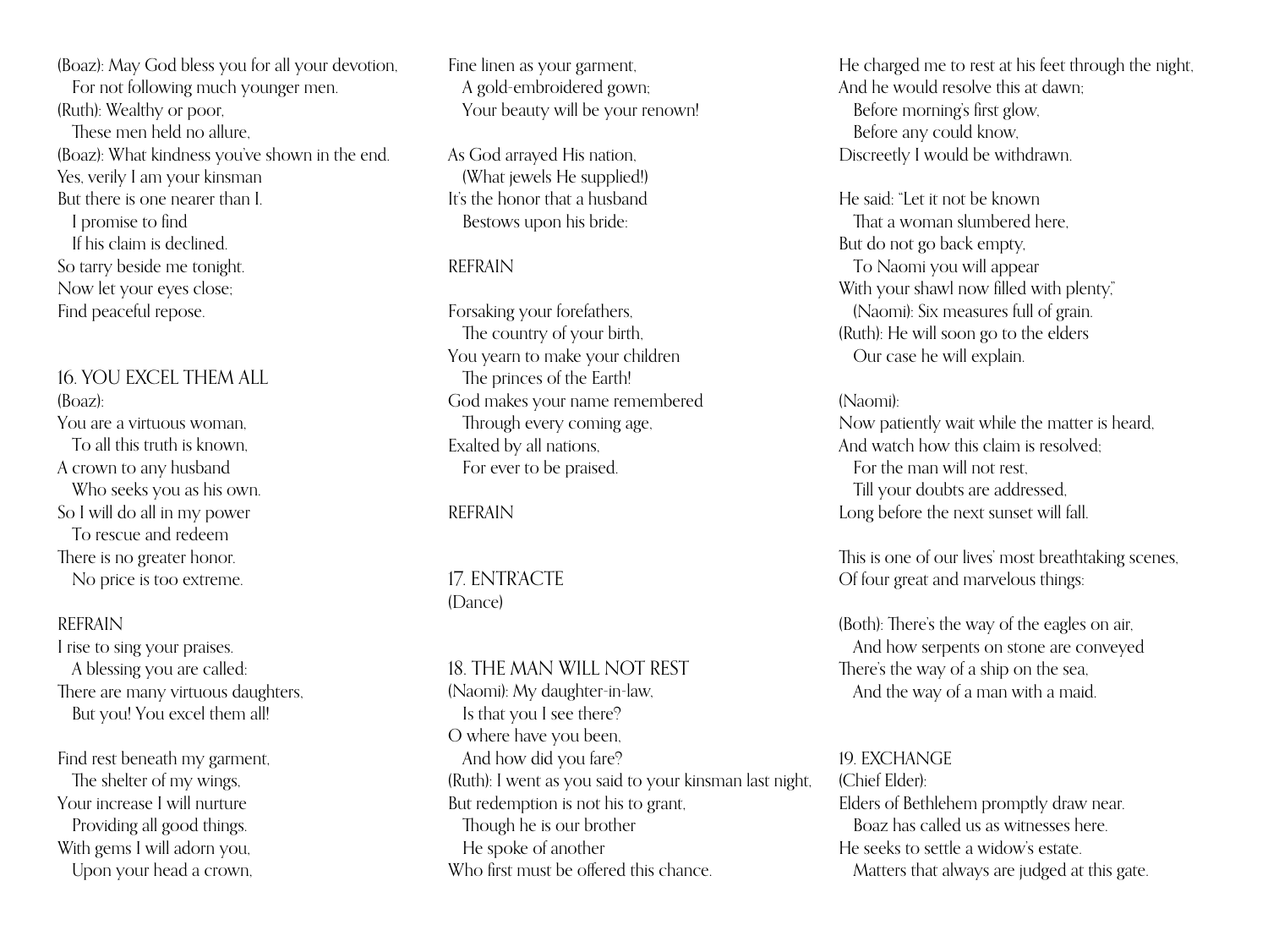You are familiar with property laws, Every statute and every clause. Land stays in families, God has ordained, Passed to the children so wealth is maintained.

But if a man dies without leaving an heir, His land is not once and for all undeclared, God said his nearest of kin was to wed The widow, and bring forth a child for the dead.

Now if the nearest of kin will refuse,

Custom says he withdraws one of his shoes. Publicly sealing the transfer of land, Binding and just, it can lawfully stand.

#### (Boaz):

Naomi as the widow of our brother Elimelech Seeks to sell the plot of land their family owned. And as his closest kin This redemption you may win, To all those here just make your wishes known.

Brother, I should also mention in the presence of those here, That I'm the only kinsman who remains, In front of every witness Please tell us of your interest, And if you plan to execute your claim.

# (Tob):

When Naomi returned with no wealth to her name. I knew the two choices she had. Either glean with the poor, Or be swayed to procure A redeemer to purchase her land. Though some foreign companion had helped her to glean, She could not pay all her expenses,

This honorable deed Has now fallen to me Since she finally has come to her senses. Let my charity be seen. Her land I shall redeem.

#### (Boaz):

Brother, I should also mention that the stranger who returned Was the widow of Naomi's childless son, This means she shares possession Of the property in question, And so another blessing you have won.

When you buy it from Naomi then you also buy from Ruth, No greater woman could our family claim! And after you two marry, The children she will carry Will keep the land in her dead husband's name.

(Tob)<sup>.</sup> Wait, wait, wait as the husband of my kinsman's widow, The land would not truly be mine. And the children we bear, Would not count as my heirs, So this offer I now must decline. Furthermore, this poor widow would come with great price It would cost to provide all her needs. Plus her children would drain, All the profit I'd gain, That would be too many mouths to feed. But, brother, it would seem This land YOU could redeem. As a kinsman of great wealth, Why not buy it for yourself?

#### 20. WITNESSES

(Boaz): You are witnesses today, Of all I have redeemed, The inheritance is transferred, What Tob did not esteem: The house of Elimelech, And all of his estate, I purchase from Naomi; You are witnesses today!

You are witnesses today, How Naomi's name lives on For the widow of her offspring Shall bear to him a son. I will serve Ruth as her husband, Her hand I have obtained, There is no greater honor; You are witnesses today!

(Elders): We are witnesses today; This outcome we record, This house now shall redeem, And glory you restore. (Townspeople): We are witnesses today; And sing with one accord: That he who finds a wife, Finds favor from the Lord. She is a virtuous woman, To all this truth is known; A crown to any husband, Who seeks her as his own;

(Boaz): Her price is far above all precious gems, (Widow): No earthly treasure can exceed her love.

(Boaz/Chief Elder): For land and wealth can be inherited.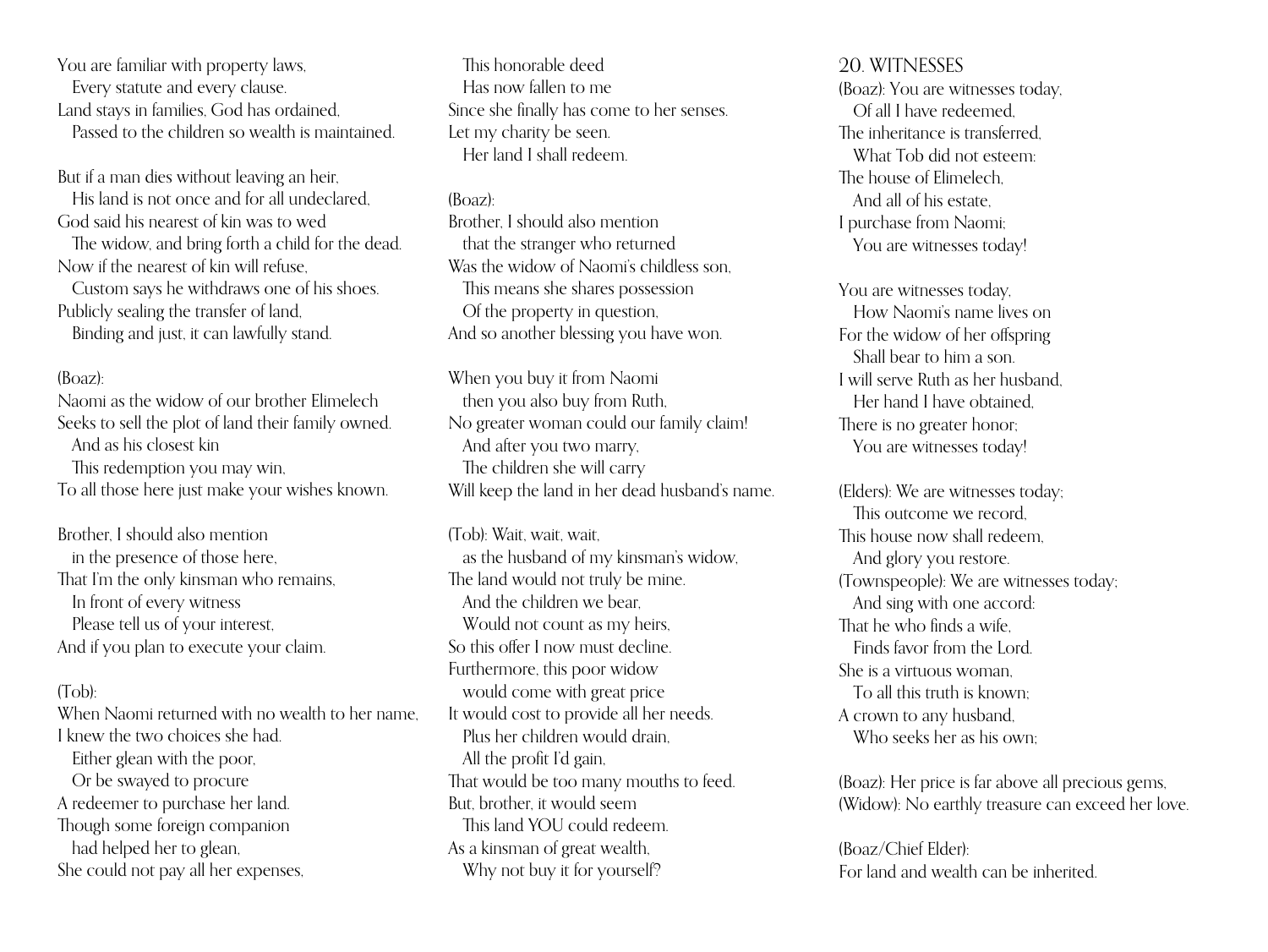(All): But a prudent wife is from the Lord above.

(Widow): To Rachel and to Leah, Your bride may be compared. (Granddaughter): Her seed will build our nation; For this we offer prayer: (Fatherless): Prosperity in Ephratah, (Stranger): In Bethlehem great fame, (Chief Elder): A fruitful womb like Tamar, (Elders): Who furthered Judah's name. (All): Yes, this is what we pray. We are witnesses today!

# 21. PANTOMIME OF THE BETROTHAL (Dance)

# 22. REDEMPTION

(Chief Elder): What exciting news! (Townspeople): We are filled with joy! (Chief Elder): For a son is born, (Fatherless): It's a boy? (Granddaughter): It's a boy! (Stranger): It exceeds the glee, (Widow): And exceeds the glow Of the wedding that we had a year ago. (Ben): Like a fruitful vine, (Reaper Soloist): Like an olive plant (Gatherer Soloist): Is the wife who bears What the Lord may grant. (Chief Elder): But the mother who is revered today Is the one to whom these blessings are conveyed.

(Women): O blest is the Eternal, The family He provides, Redemption through a Husband, Salvation through a Child. In Israel may his name Forever be renowned, And on the lips of all His praises shall be found.

(Widow): And may this child supply Renewal for your soul; (Women): Provision all your days, Your nourishment when old. (Widow): This son is born of Ruth, The daughter you have won; (Women): The love she shows to you Surpasses seven sons! (Granddaughter): Unto the virtuous woman This promise is expressed: (Widow/Fatherless): Her children shall arise, And call their mother blessed.

(Women): O blest is the Eternal, The family He provides, Redemption through a Husband, Salvation through a Child.

(Chief Elder): Our God is the hero Who strengthens the widow And causes her house to expand. (Women): For truly this baby Is born to Naomi, God gives her the fruit of her hands. (Townspeople): The honor your labor creates Brings you glory and praise in these gates.

(Naomi): At that first bitter well Approached by our fathers, The Lord used a branch

To sweeten the water; Now God gives my life Identical flavor, A life-giving tree, A sweet smelling savor.

## 23. ONE SMALL SEED

(Naomi): From one small seed, comes a tender plant, With roots that spring from arid ground; (Ben): From one small field, comes a tender branch, Where fruits and blossoms will abound. (Ruth): From one small child comes a family, A nation in its smallest frame; (Chief Elder): From one small tribe comes a legacy, (Elders): From obscurity to greatest fame.

(Boaz): Just like the tiny mustard seed, The smallest of the grains; (Naomi/Boaz): Among the shrubs becomes a tree, (Naomi): In heights that it attains! (Boaz): Other garden plants have not been blessed (Naomi/Boaz): With branches where the fowls may nest. (Ruth): From one small town, opportunity To join humanity as one (All): From one small world, one community

Will see what lies beyond the sun!

(Gatherer Soloist): A little seed in a humble plot, In a modest town, may not seem a lot. (Reaper Soloist): But this modest town In the least of lands (Both): Is destined to greatly expand!

(Fatherless): The Lord abides In the day of small things